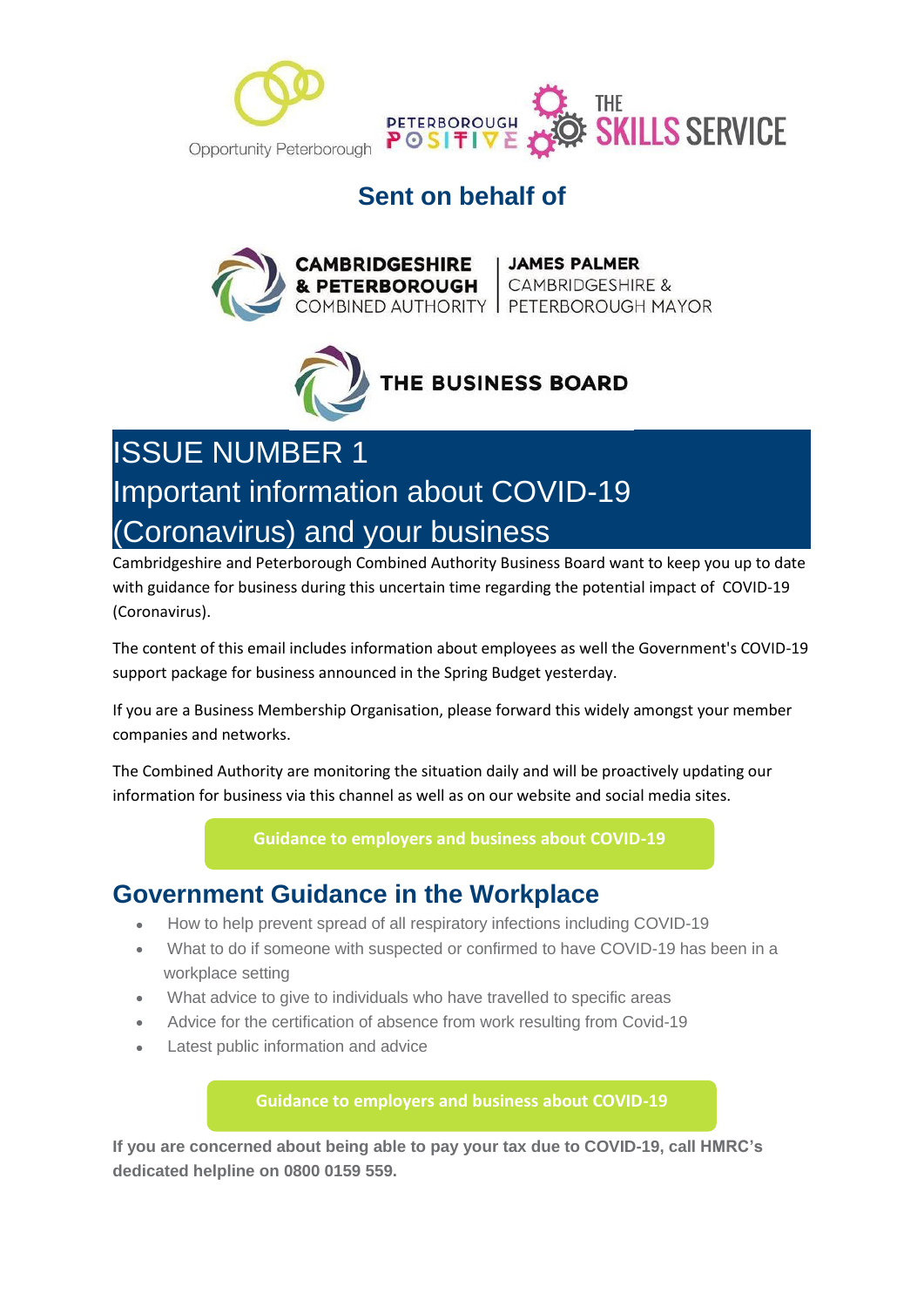## **Guidance on supporting Business experiencing increasing costs or financial disruptions**

In yesterdays budget the Chancellor of the Exchequer, Rushi Sunak announced a series of measures to support business experiencing increase in cost or financial disruption due to the Coronavirus.

- The government will increase the **Business Rates** retail discount to 100% for one year and expand it to the leisure and hospitality sectors, and increase the planned rates discount for pubs to £5,000. Taken together with existing **small business rate relief** (which provides full relief for businesses using a single property with a rateable value of £12,000 or less), an estimated 900,000 properties, or 45% of all properties in England, will receive 100% business rates relief in 2020 to 2021:
- businesses that received the **retail discount** in 2019-20 will be re-billed by their local authority as soon as possible; those businesses eligible for the newly expanded retail discount and/or the new pubs discount may need to apply to their local authority to receive the discount; any enquiries on eligibility for, or provision of, the reliefs should be directed to the relevant local authority;

guidance for local authorities on the application of the expanded retail discount will be published by MHCLG by 20 March

- The government will provide an additional  $£2.2$  billion funding for local authorities to support small businesses that already pay little or no Business Rates because of Small Business Rate Relief (SBBR). This will provide a **one-off grant of £3,000 to around 700,000 business currently eligible for SBRR or Rural Rate Relief**, to help meet their ongoing business costs. For a property with a rateable value of £12,000, this is one quarter of their rateable value, or comparable to 3 months of rent.
- A new temporary **Coronavirus Business Interruption Loan Scheme**, delivered by the British Business Bank, will launch in a matter of weeks to support businesses to access bank lending and overdrafts. The government will provide lenders with a guarantee of 80% on each loan (subject to a per-lender cap on claims) to give lenders further confidence in continuing to provide finance to SMEs. The government will not charge businesses or banks for this guarantee, and the Scheme will support loans of up to £1.2 million in value. This new guarantee will initially support up to £1 billion of lending on top of current support offered through the British Business Bank.
- All businesses and self-employed people in **financial distress, and with outstanding tax liabilities,** may be eligible to receive support with their tax affairs through **HMRC's Time To Pay service**. These arrangements are agreed on a case-by-case basis and are tailored to individual circumstances and liabilities.
- These businesses can contact HMRC's new dedicated COVID-19 helpline from 11 March 2020 for advice and support. To ensure ongoing support, HMRC have made a further 2,000 experienced call handlers available to support firms and individuals when needed.

### *If you are concerned about being able to pay your tax due to COVID-19, call HMRC's dedicated helpline on 0800 0159 559.*

The government will bring forward legislation to allow small- and medium-sized businesses and employers to reclaim **Statutory Sick Pay (SSP) paid for sickness absence due to COVID-19.** The eligibility criteria for the scheme will be as follows: